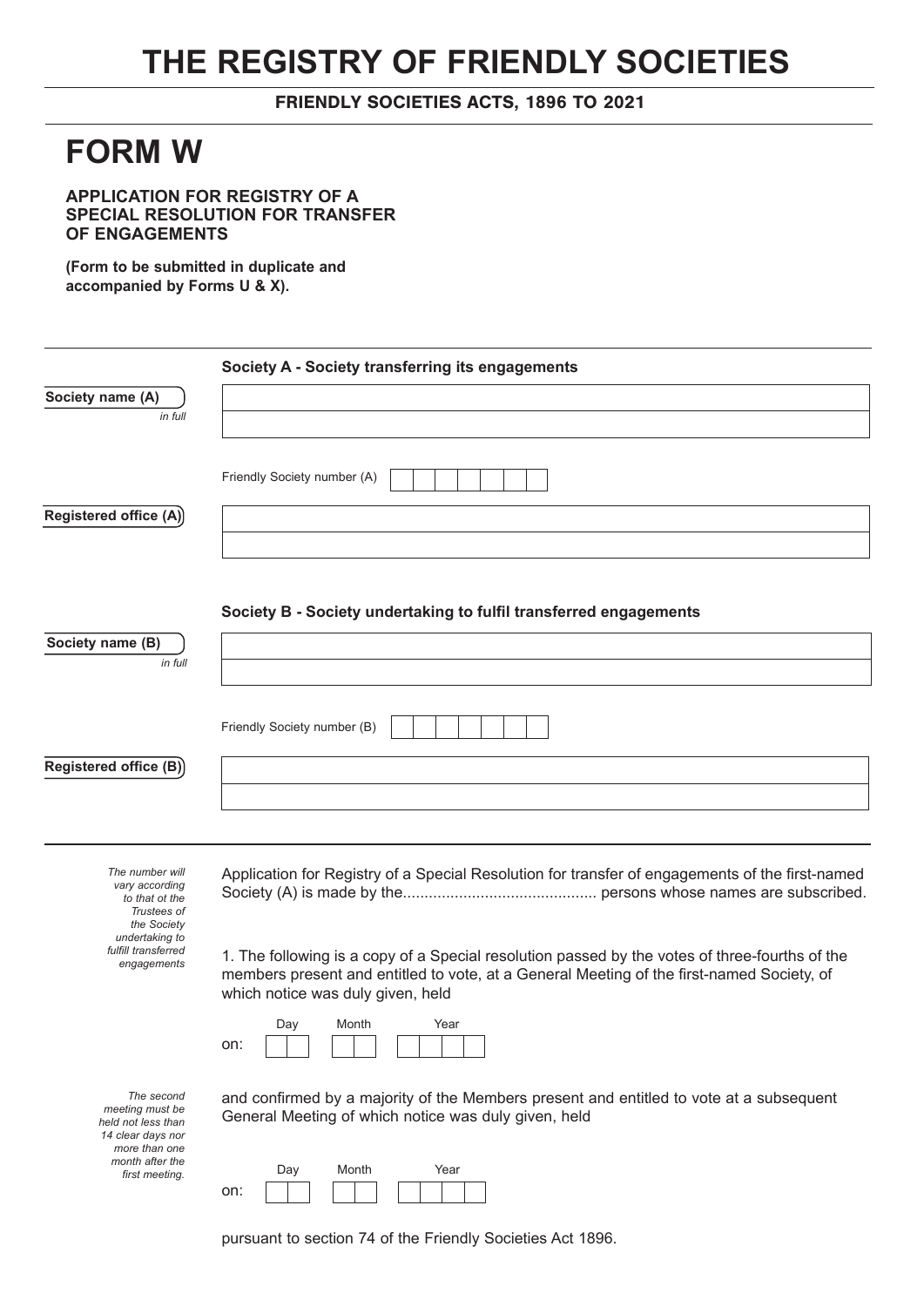| The resolution                              |                                                                                                   |
|---------------------------------------------|---------------------------------------------------------------------------------------------------|
| (to be copied at<br>length)                 |                                                                                                   |
|                                             |                                                                                                   |
|                                             |                                                                                                   |
|                                             |                                                                                                   |
|                                             |                                                                                                   |
|                                             |                                                                                                   |
|                                             |                                                                                                   |
|                                             |                                                                                                   |
|                                             |                                                                                                   |
|                                             |                                                                                                   |
|                                             |                                                                                                   |
|                                             |                                                                                                   |
|                                             |                                                                                                   |
|                                             |                                                                                                   |
|                                             |                                                                                                   |
| This will only be<br>necessary when         | 2. The number of votes to which all the members of the first-named Society are entitled           |
| the Society is a<br><b>Friendly Society</b> | pursuant to s.70 of the Friendly Societies Act 1896 is                                            |
| and the consents<br>or any of them          |                                                                                                   |
| have not been<br>dispensed with by          | the number of votes of the Members who assented at the said Meeting is                            |
| the Registrar                               |                                                                                                   |
|                                             |                                                                                                   |
|                                             | and the written consents of members entitled to<br>votes, and of every                            |
|                                             | person for the time being receiving or entitled to any relief, annuity, or other benefit from the |
|                                             | funds of the Society, are appended hereto                                                         |
|                                             |                                                                                                   |
|                                             | (except the consents of                                                                           |
|                                             |                                                                                                   |
|                                             |                                                                                                   |
|                                             |                                                                                                   |
|                                             |                                                                                                   |
|                                             | whose claims have been duly satisfied or have been provided for                                   |
| State in what<br>manner such                |                                                                                                   |
| provision has<br>been made                  |                                                                                                   |
|                                             |                                                                                                   |
|                                             |                                                                                                   |
|                                             | 3. The last-named Society (B) has                                                                 |
| <b>State</b>                                |                                                                                                   |

*in what manner*

> undertaken to fulfil the engagements of the first-named Society (A), as testified by the signatures of the Trustees and Secretary of the said last-named Society (B) to this application and by the declaration of the Secretary of the same sent with this application.

With this application is sent the fee prescribed by the Regulations